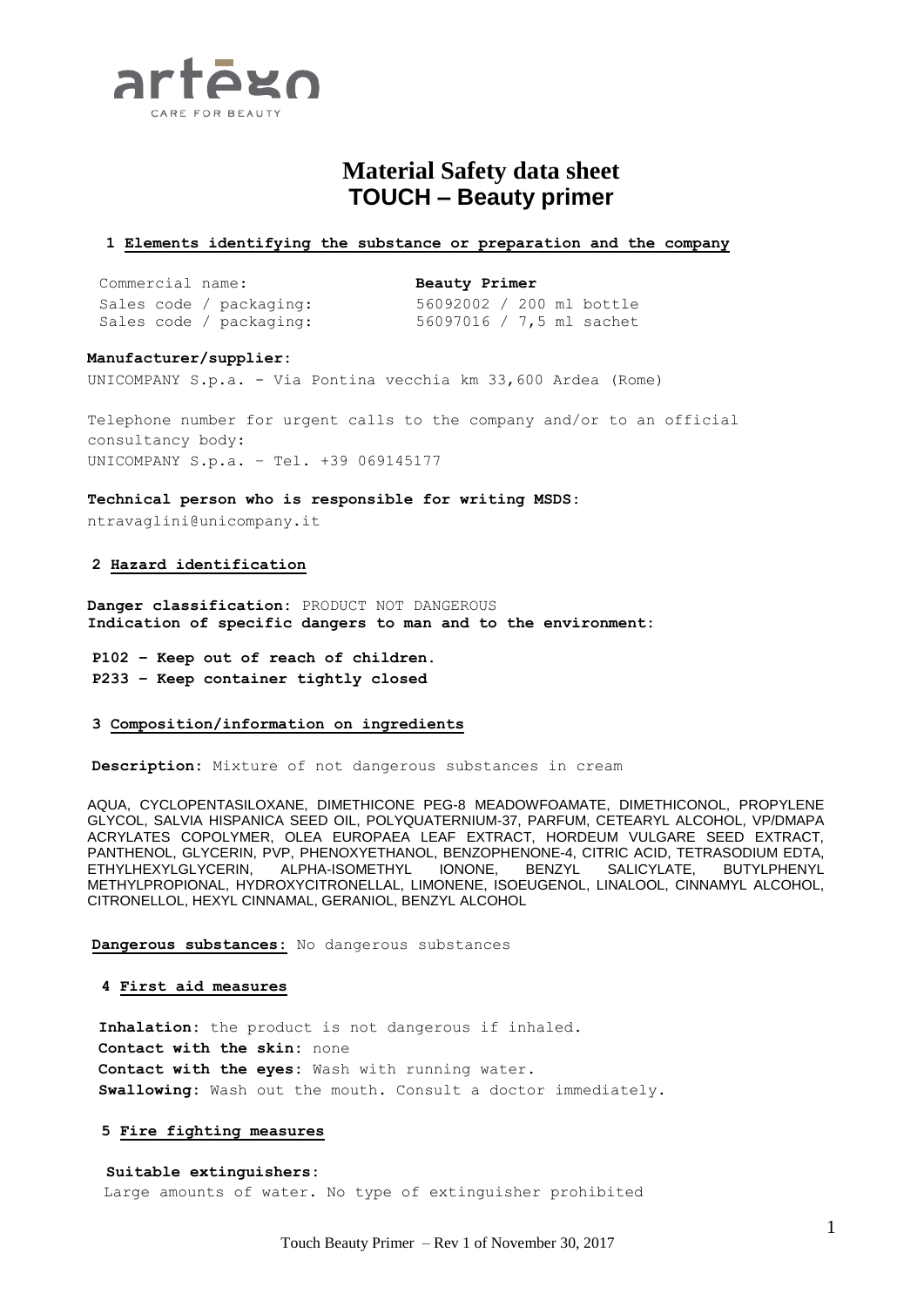**Combustion risks:** Nothing. **Specific protective equipment:** Nothing.

#### **6 Accidental release measures**

**Personal protection:** Nothing. **Environmental precautions:** None **Cleaning/absorption methods:** Collect up the product with suitable medium. Use suitable container to the disposal.

## **7 Handling and storage**

**Handling:** Product can be handle without problem. **Instructions in case of fire and explosion:** Nothing

#### **Storage:**

## **Requirements for the warehouse and containers:**

Store in a cool place and in the original sealed containers. Check the state and temperature of containers at frequent intervals. Protect from heat and direct sunlight.

#### **8 Checking individual protection/exposure**

**Precautionary measures:** None. **Respiratory protection:** None. **Hand protection:** Not necessary. **Eye protection:** None. **Skin protection:** Not necessary.

## **General working health and hygiene precautions:**

Keep away from food, drink and animal fodder. Wash your hands before taking a break or on finishing work. Avoid contact with the eyes.

# **9 Physical and chemical properties**

| Appearance and colour:                                   | Light yellow cream          |
|----------------------------------------------------------|-----------------------------|
| Odour:                                                   | Characteristic of fragrance |
| pH(as is as):                                            | between $3.5$ and $4.5$     |
| Boiling point:                                           | >100 °C                     |
| Flammability point:                                      | not inflammable             |
| Properties supporting combustion: no supports combustion |                             |
| Vapour pressure:                                         | not available               |
| Water solubility:                                        | soluble                     |
| Vapour density:                                          | not available               |
|                                                          |                             |

## **10 Stability and reactivity**

#### **Thermal decomposition /conditions to be avoided:**

Stable in normal conditions. Avoid heat, heat sources. **Dangerous reactions:** None.

## **11 Toxicological information**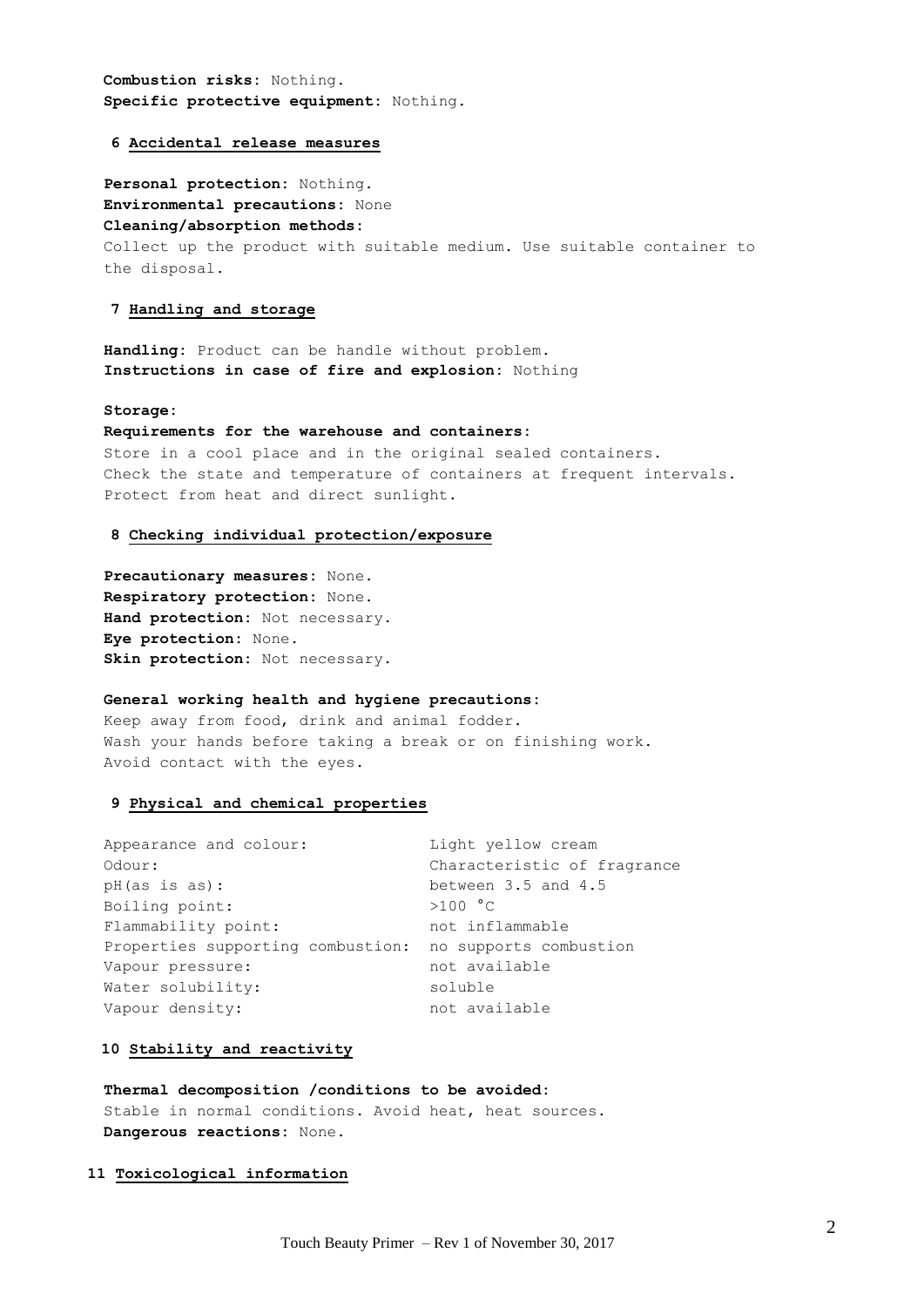Acute oral toxicity:  $>6000$  mg/kg Primary irritability for skin and eyes: None

## **12 Ecological information**

Use in accordance with normal rules of good practice at work, avoiding any dispersion of the product into the surrounding environment.

#### **13 Notes on waste disposal**

#### **Product:**

Do not dispose of the product along with normal domestic waste. Do not pour into the drains

#### **Dirty packing materials:**

Dispose of in conformity with current administrative requirements

#### **14 Transport information**

The product does not contains dangerous substances for the rail/road transport, air transport and marine transport.

ADR/RID rail/road transport (outside national boundaries): not classified ICAO-TI and IATA-DGR air transport: not classified IMDG marine transport: not classified

#### **15 Information on regulations**

Classification according to EEC directives: **Product danger code and labelling:** not dangerous **Dangerous components requiring labelling:** none

**Nature of specific risks:** none

**Safety recommendations** 

**P102 – Keep out of reach of children. P233 – Keep container tightly closed**

#### **Legislative reference list:**

- a. Regulation (EC) 1223/2009 of the European Parliament (law on cosmetics)
- b. Regulation (EC) 1907/2006 of the European Parliament (REACH)
- c. Regulation (EC) 1272/2008 of the European Parliament (CLP)
- d. Directive 1999/45/EC and subsequent amendments to the classification, packaging and labeling of dangerous preparations of mixtures
- e. Directive 67/548/EEC (Directive mother on the classification, packaging and labeling of dangerous substances) and subsequent amendments and adjustments (technical XXIX ° adaptation implemented in Italy by Decree 28 February 2006)
- f. Directive 98/24/EC on the protection of health and safety of workers from risks related to chemical agents at work
- g. Directive 89/686/EEC, as amended by Regulation (EC) No. 1882/2003
- h. Directive 94/55/EC on the carriage of dangerous goods by road (ADR) as amended by 2004/111/CE9.
- i. Directive 96/49/EC on the Transport of Dangerous Goods by Rail (RID) as amended by 2004/110/CE10.
- j. Decree 9 April 2008, No. 81 Health and safety at work